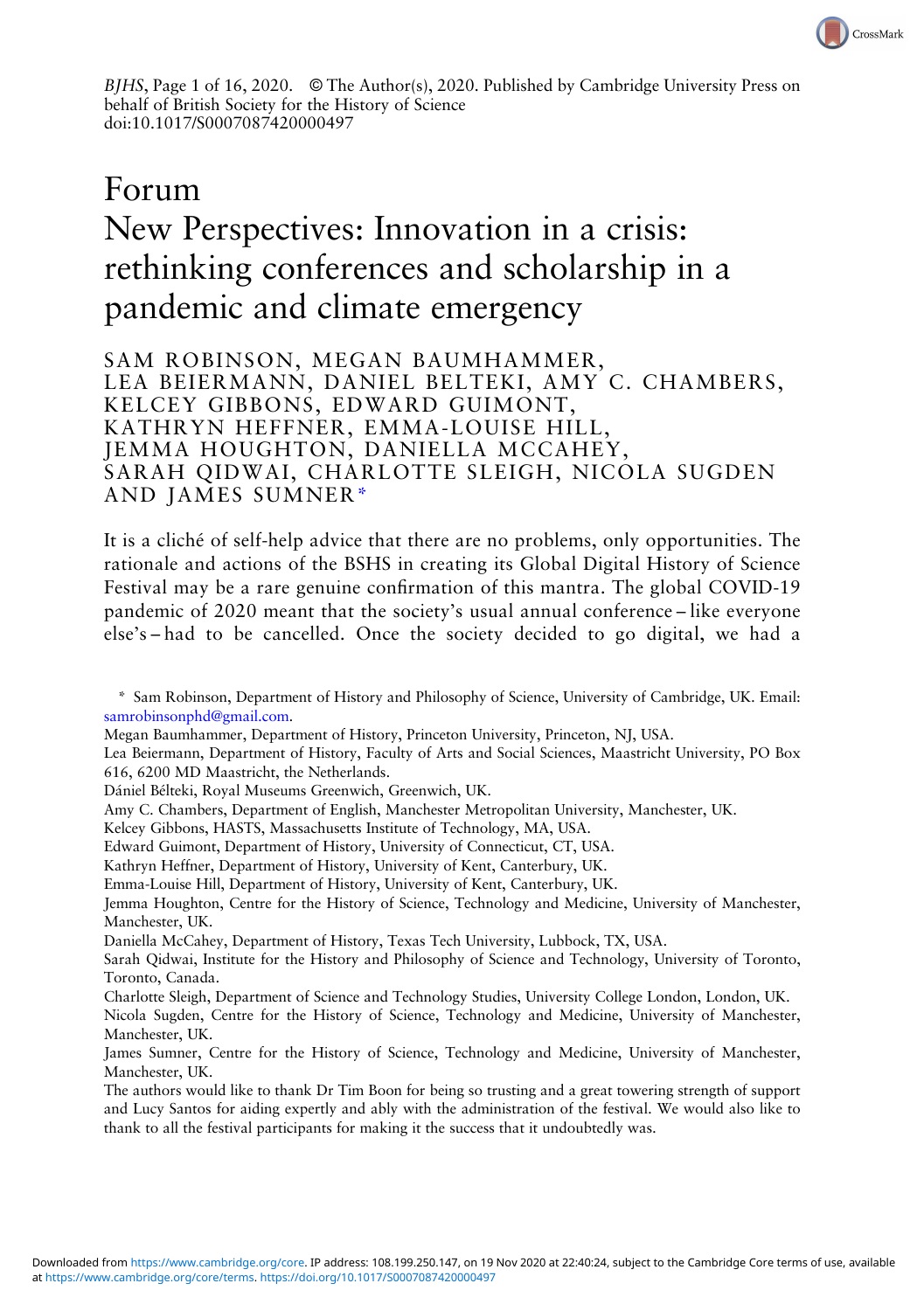#### 2 Sam Robinson et al.

hundred days to organize and deliver our first online festival.<sup>1</sup> In the hope that this will help, inspire and warn colleagues around the world who are also trying to move online, we here detail the considerations, conversations and thinking behind the organizing team's decisions.

Despite its rapid gestation, the festival emerged as one of the society's largest-ever events. In total, we hosted over 1,500 participants from fifty-nine countries, who took part in fiftyfour different sessions across five days. The programme blended formal academic meetings with social activities and provided opportunities to informally socialize at a distance with colleagues from around the world. This unprecedented globality aided us in our central programming aim, which was to foster British history of science's developing inclusion of postcolonial, indigenous and other marginalized knowledge communities. We planned from the outset for the festival to be 'born digital', built from the ground up in response to the opportunities and challenges of the online environment. After all, you wouldn't try to re-create a digital environment in the 'real' world, so why would you try and replicate a physical conference online? This principle became our guiding ethos.

This article is divided into three sections. First, we outline the philosophical, political and cultural considerations that led the BSHS to begin thinking about sustainable conferencing well before COVID-19 forced our hand. Second, we explain how the online festival worked at the practical level and the reasons for our decisions. What we provide here is not a step-by-step technical guide to our chosen software or communication platforms – the current urgent pace of development will probably render most of the specifics obsolete before long – but a set of principles and considerations which we found important and think will be applicable for other organizations. In the final section, we consider the lessons learned, note what we would like to have done differently, and reflect on the opportunities we see for the future.

We should probably start at the beginning. To do so, we must go back to a time before the COVID-19 outbreak, and revisit some of the conversations that have been taking place both formally and informally in recent years regarding the global purpose and future role of our society, as we reflect on the many facets of the political, intellectual and environmental impacts of our activities as a learned society.

### Opportunity: the new normal?

Following the IPCC's 2018 call for the world to reach net-zero emissions by 2050, the BSHS has been exploring strategies for ensuring its activities meet this target.<sup>2</sup> Conferencing is intensely carbon-hungry. A short-haul flight emits on average around 234 kg carbon dioxide equivalent  $(CO<sub>2</sub>e)$ , while an intercontinental visit can emit  $1,000 \text{ kg } CO<sub>2</sub>e$  for a single researcher.<sup>3</sup> For those who have travelled by more

<sup>1</sup> In February 2020 the society organized an online Twitter conference. More information about this event can be found at [www.bshs.org.uk/bshs-twitter-conference](https://www.bshs.org.uk/bshs-twitter-conference).

<sup>2</sup> The IPCC's report can be found at [www.ipcc.ch](https://www.ipcc.ch).

<sup>3</sup> Short-haul based on flight from London to Rome, long-haul London to New York City; see [www.](http://www.theguardian.com/environment/ng-interactive/2019/jul/19/carbon-calculator-how-taking-one-flight-emits-as-much-as-many-people-do-in-a-year) [theguardian.com/environment/ng-interactive/2019/jul/19/carbon-calculator-how-taking-one-](http://www.theguardian.com/environment/ng-interactive/2019/jul/19/carbon-calculator-how-taking-one-flight-emits-as-much-as-many-people-do-in-a-year)flight-emits-as[much-as-many-people-do-in-a-year.](http://www.theguardian.com/environment/ng-interactive/2019/jul/19/carbon-calculator-how-taking-one-flight-emits-as-much-as-many-people-do-in-a-year) For a more detailed consideration see Sarvenaz Sarabipour, Benjamin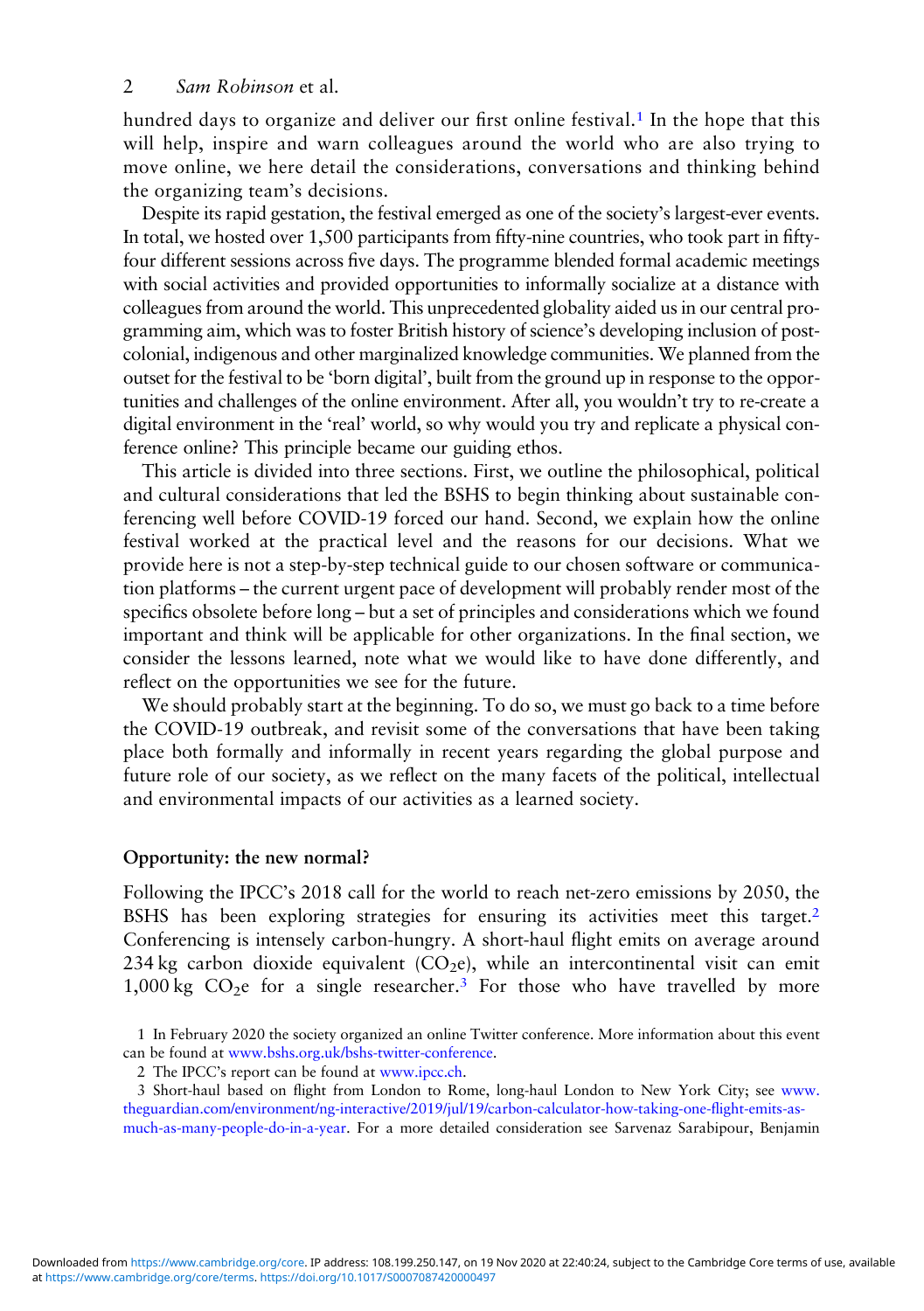

Figure 1. Artwork by Alona Bach (@bachwards).

sustainable means, the highest impact of a conference is typically accommodation and its associated activities – a high turnover of bed linen and so forth.<sup>4</sup> IT and other electrical activities are also problematic. In the long term, one can hope that conference venues will turn to passive methods of heating and cooling and use renewable power for these requirements, but at present their impact on the climate emergency remains high.

The climate emergency is, of course, also closely related to the current pandemic (at time of writing, it is September 2020). Years before the current outbreak, health researchers were drawing attention to the likely role of human-made ecological and climate change in the increasingly frequent appearance of unfamiliar viral diseases.<sup>5</sup> In this sense, COVID-19 was not a coincidental circumstance that enabled the BSHS and others to focus on possible responses to the climate emergency – it is itself a product of the climate emergency. But it is the pandemic that has provided the necessary impetus for many organizations, as well as the BSHS, to think about online activity as

Schwessinger, Fiona N. Mumoki, Aneth D. Mwakilili, Aziz Khan, Humberto J. Debat, Pablo J. Sáez, Samantha Seah and Tomislav Mestrovic, 'Evaluating features of scientific conferences: a call for improvements', bioRxiv, doi: <https://doi.org/10.1101/2020.04.02.022079>. See also [http://](http://flyinglessresourceguide.info)fl[yinglessresourceguide.info](http://flyinglessresourceguide.info).

4 Julien Arsenault, Julie Talbot, Lama Boustani, Rodolphe Gonzalès and Kevin Manaugh, 'The environmental footprint of academic and student mobility in a large research-oriented university', Environmental Research Letters (2019) 14, at [https://doi.org/10.1088/1748-9326/ab33e6.](https://doi.org/10.1088/1748-9326/ab33e6)

5 Jonathan Sleeman and Hon Ip, 'Global trends in emerging viral diseases of wildlife origin', in Institute of Medicine, Emerging Viral Diseases: The One Health Connection: Workshop Summary, Washington, DC: The National Academies Press, 2015, at <https://doi.org/10.17226/18975>.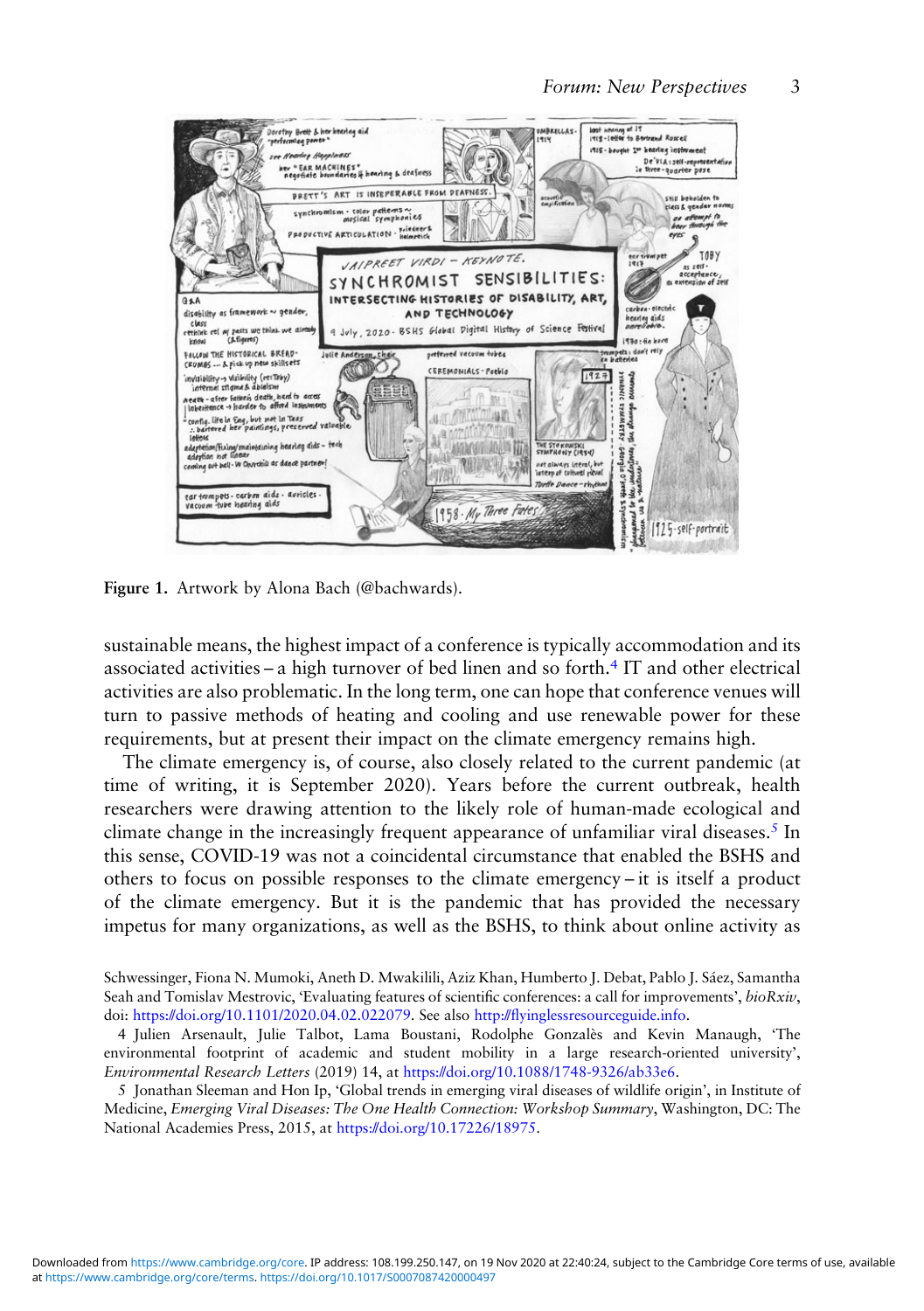an alternative to carbon-intensive forms of travel and interaction. Anecdotal evidence suggests that academics are conflicted about this change of practice. Most accept that carbon emissions from travel need to be cut, but many colleagues object that 'it just isn't the same' if they cannot meet colleagues in person. This may very well be true, but it does not represent a reasoned argument against a shift to online networking. After all, even in person, we can no longer greet old friends with a hug, or shake hands with a new acquaintance – but this is a change we have collectively agreed to make in response to new circumstances. The climate emergency provides an even more serious and longer-lasting context and set of reasons to agree to behavioural change. Until a later generation can figure out zero-carbon travel, we are now at the very beginning of figuring out how to research and conference without flying.

It is also worth noting another apparent coincidence in the context of the climate emergency, the pandemic and the digital shift. The climate emergency has been produced by global inequalities in resources, and continues (with some countercurrents) to exacerbate those inequalities. Access to academia and its resources, both tangible and intangible, and in particular to conferences and archives, continues to be very difficult for scholars and would-be scholars in the global South. As states in the global North become more concerned about protecting their resources, visa restrictions tend to become more restrictive, even for those scholars from the South who can afford to travel. There is a growing danger that our conferences will even become occasions of privilege as immigration barriers become more impermeable.

However, a digital meeting can go some way to overcoming these physical, economic and political barriers to participation. Facilitating this became a major aim of the festival. Of course, the digital approach is not a panacea. As the historians of technology in our community will appreciate, access to hardware and the Internet is not universal but constrained by cost, geography and political control; and, as Morgan Ames argued in The Charisma Machine, information technology does not in and of itself produce participation in learning.<sup>6</sup> But at the very least, making the festival financially completely free to access was a very deliberate policy regarding participation. For us, the fact that any scholar – or, indeed, member of the public – was free to attend and participate in the festival was almost as important as its digital nature.

Besides enjoying the company of scholars from the global South, the BSHS – especially as a British scholarly society – wanted to create a space in which to listen to, and hear, the intellectual perspectives of post-colonial and indigenous participants. These perspectives are crucial to the continued growth of our historical understanding of science as a crosscultural set of practices. They are essential in demonstrating how the history of science can help communities think differently about future possibilities.<sup>7</sup> A world that mitigates

7 Linda Tuhiwai Smith, Decolonizing Methodologies: Research and Indigenous Peoples, Dunedin: University of Otago Press, 1999; Prakash Kumar, Projit Mukharji and Amit Prasad, 'Decolonizing science in Asia', Verge: Studies in Global Asias (2018) 4(1), pp. 24-43; Sadiah Qureshi, Peoples on Parade: Exhibitions, Empire, and Anthropology in Nineteenth-Century Britain, Chicago: The University of Chicago

<sup>6</sup> Morgan G. Ames, The Charisma Machine: The Life, Death, and Legacy of One Laptop per Child, Cambridge, MA: MIT Press, 2019.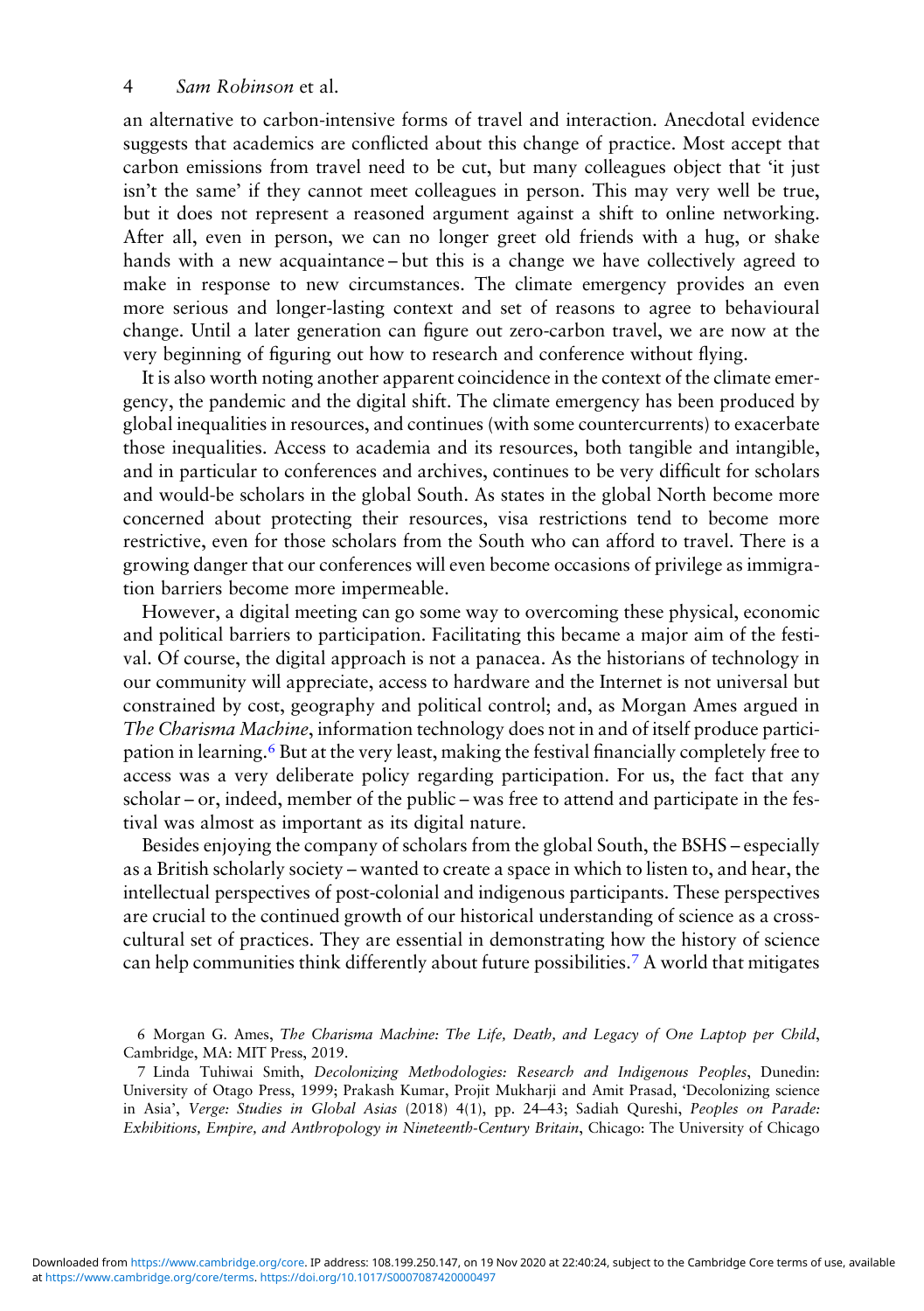and adapts to the climate emergency will need scholarship that rethinks both science and politics in a multivocal and consensual manner.

As we sought to facilitate this, news of the police killing of George Floyd in the United States broke. The global response to this, in the form of protests led by the Black Lives Matter movement, was another manifestation of these bigger issues, and of the need to challenge the taken-for-granted assumptions of society in the UK. We were very conscious, as we prepared for the event, of the many 'heroes' and contentious issues within the history of science that need to be academically and publicly recontextualized.<sup>8</sup> To a degree, white and Western scholars in the history of science are already well equipped to critique lazy narratives of heroism, though recent critiques suggest that this work needs to go further (and certainly can be further advanced in the public arena).9 At the same time, the baby must not be thrown out with the bathwater. Consensual science needs to be defined – using the historical methods of seeing how it can be otherwise – and defended as a tool in such pressing areas of concern as climate and epidemiology.<sup>10</sup>

With these political issues in mind, the question of intellectual leadership came to the fore as another aspect of festival planning. It was important to the BSHS council that early-career scholars be given the freedom to define the agenda of the festival. Though not always younger in demographic terms, early-career researchers (ECRs) are typically more attuned to the political and ecological priorities of the coming generation.

But we also need to note that the BSHS decision to facilitate leadership from ECRs was a creation of virtue from necessity: the volunteers who developed the festival were, with only a couple of exceptions, postgraduate students or working in junior, precarious academic roles. This is a telling state of affairs. The motivation of ECRs to volunteer is probably a mixture of enthusiasm and idealism, but is also somewhat born of desperation – a desire to earn CV points that may (or may not) ultimately pay off in the search for secure academic work. Established scholars are (mostly) ensconced in employment situations that post-docs, bouncing from short contract to short contract, can only dream of

Press, 2011; Kapil Raj, Relocating Modern Science: Circulation and the Construction of Knowledge in South Asia and Europe, 1650–1900, Houndmills: Palgrave Macmillan, 2007.

8 This problem has been long identified but change has been slow. See Simon Schaffer, 'Scientific discoveries and the end of natural philosophy', Social Studies of Science (1986) 16, pp. 387–420; David Wade Chambers and Richard Gillespie, 'Locality in the history of science: colonial science, technoscience, and indigenous knowledge', Osiris (2000) 15(1), pp. 221–40; Sujit Sivasundaram, 'Sciences and the global: on methods, questions, and theory', Isis (2010) 101, pp. 146–58; Suman Seth, 'Colonial history and postcolonial science studies', Radical History Review (2017) 127, pp. 63-85; Andrew S. Curran, The Anatomy of Blackness: Science and Slavery in an Age of Enlightenment, Baltimore: Johns Hopkins University Press, 2011.

9 See Ludmilla Jordanova, 'On heroism', Science Museum Group Journal (Spring 2014), at [http://dx.doi.](http://dx.doi.org/10.15180/140107) [org/10.15180/140107;](http://dx.doi.org/10.15180/140107) Rebekah Higgitt, 'Challenging tropes: genius, heroic invention, and the longitude problem in the museum', Isis (2017), at [https://doi.org/10.1086/692691;](https://doi.org/10.1086/692691) Anna Maerker, 'Hagiography and biography: narratives of great men of science', in Anna Maerker, Simon Sleight and Adam Sutcliffe, History, Memory and Public Life: The Past in the Present, London: Routledge, 2018, pp. 159–80.

10 Naomi Oreskes, Why Trust Science?, Princeton, NJ: Princeton University Press, 2020; Andrew Pickering, The Mangle of Practice: Time, Agency, and Science, Chicago: The University of Chicago Press, 1995; Thomas S. Kuhn, The Structure of Scientific Revolutions, Chicago: The University of Chicago Press, 1962.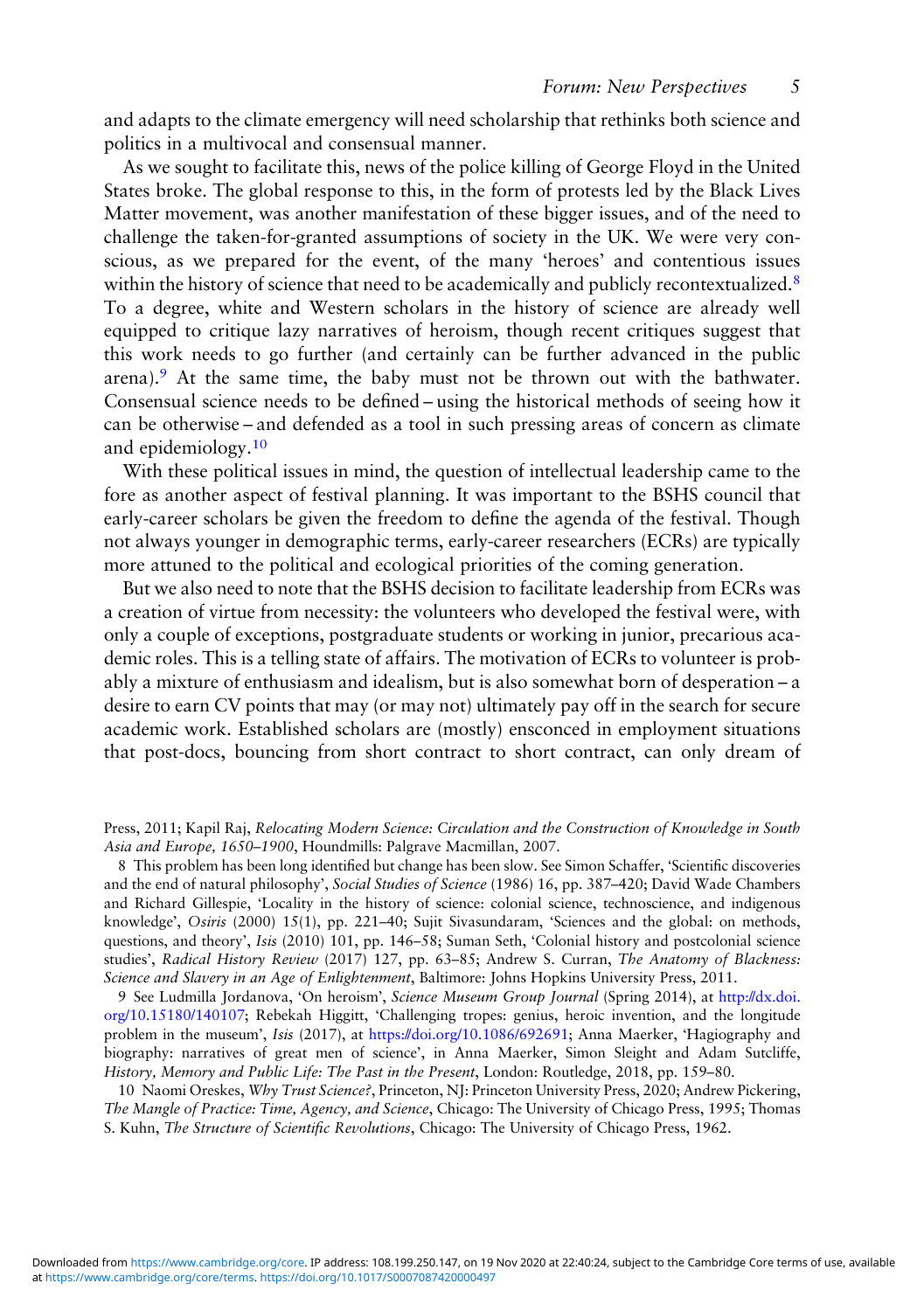#### 6 Sam Robinson et al.

inhabiting.<sup>11</sup> The traditional conference exists to support a particular model of academic employment and career advancement, and as such shapes both the content and the form of research that is valued and rewarded. It is an odd and arguably unsustainable state of affairs that established scholars should have their modes of research maintained for them, in conference form, by junior colleagues who are mostly unlikely to attain similar modes themselves. The context for academic work in the coming generation is different, and historians of science, above all, appreciate that context determines the content of research. It did not escape the notice of many of us how strong the reflexive link is between what we study and our own professional lives and practice. The history of science is about how knowledge is produced – the affordances, practices and systems that make it possible. The same issues bracket our labour as academics – indeed, much of the science that we research was produced within a university context itself. New contexts (climate, pandemic, Black Lives Matter, academic precarity) should become new priorities.

Within the context of a ruthless academic world, itself critically weakened by neoliberal economic and political forces, it was important to BSHS that our labour practices should reflect the best possible ways of working. The festival organizers hoped to create a positive and collegial working model that resisted the sector's demand for atomized measurable outputs, valued within a particular and short time frame. Concepts such as 'slow scholarship' and 'care-ful' academic working have been gaining traction and these implicitly inspired our activities.<sup>12</sup> On top of this, we were very aware of the increased levels of anxiety that exist amongst postgraduates and new scholars today, and with that their (reasonable) concerns about identity-based marginalization.<sup>13</sup> We wanted to make it possible for all the organizers to feel that they could make any criticism or suggestion and have it positively received, and to take account, as far as possible, of ideological and practical concerns from organizers and participants alike. We became acutely aware of the enormous unpaid labour (time expended) that our organizers put

11 Sophie A. Jones and Catherine Oakley, 'The precarious postdoc: interdisciplinary research and casualised labour in the humanities and social sciences', Working Knowledge/Hearing the Voice, Durham University, UK, at [www.academia.edu/download/56561782/WKPS\\_PrecariousPostdoc\\_PDF\\_Interactive.pdf](https://www.academia.edu/download/56561782/WKPS_PrecariousPostdoc_PDF_Interactive.pdf), accessed 8 September 2020; UCU (2019), 'Counting the costs of casualisation in higher education: key findings of a survey conducted by the University and College Union', at [www.ucu.org.uk/media/10336/Counting-the-costs-of-casualisation-in](http://www.ucu.org.uk/media/10336/Counting-the-costs-of-casualisation-in-higher-education-Jun-19/pdf/ucu_casualisation_in_HE_survey_report_Jun19.pdf)[higher-education-Jun-19/pdf/ucu\\_casualisation\\_in\\_HE\\_survey\\_report\\_Jun19.pdf](http://www.ucu.org.uk/media/10336/Counting-the-costs-of-casualisation-in-higher-education-Jun-19/pdf/ucu_casualisation_in_HE_survey_report_Jun19.pdf), accessed 8 September 2020.

12 Alison Mountz, Anne Bonds, Becky Mansfield, Jenna Loyd, Jennifer Hyndman, Margaret Walton-Roberts, Ranu Basu, Risa Whitson, Roberta Hawkins, Trina Hamilton and Winifred Curran, 'For slow scholarship: a feminist politics of resistance through collective action in the neoliberal university', ACME: An International Journal for Critical Geographies (2015) 14(4), pp. 1235–59; Yves Rees and Ben Huf, 'Training historians in urgent times', History Australia (2020) 17, pp. 272-92; Yvonne Hartman and Sandy Darab, 'A call for slow scholarship: a case study on the intensification of academic life and its implications for pedagogy', Review of Education, Pedagogy, and Cultural Studies (2012) 34, pp. 49–60.

13 Thirty-seven per cent of PhD students have sought help for anxiety or depression caused by PhD study; 25 per cent of PhD students feel they have been bullied and 47 per cent believe they have witnessed bullying; 20 per cent of PhD students feel they have been discriminated against and 34 per cent believe they have witnessed discrimination. Bethan Cornell, 'PhD life: the UK student experience', HEPI report number 131, 25 June 2020, Higher Education Policy Institute, at [www.hepi.ac.uk/2020/06/25/phd-life-the-uk-student-experience](https://www.hepi.ac.uk/2020/06/25/phd-life-the-uk-student-experience), accessed 25 September 2020.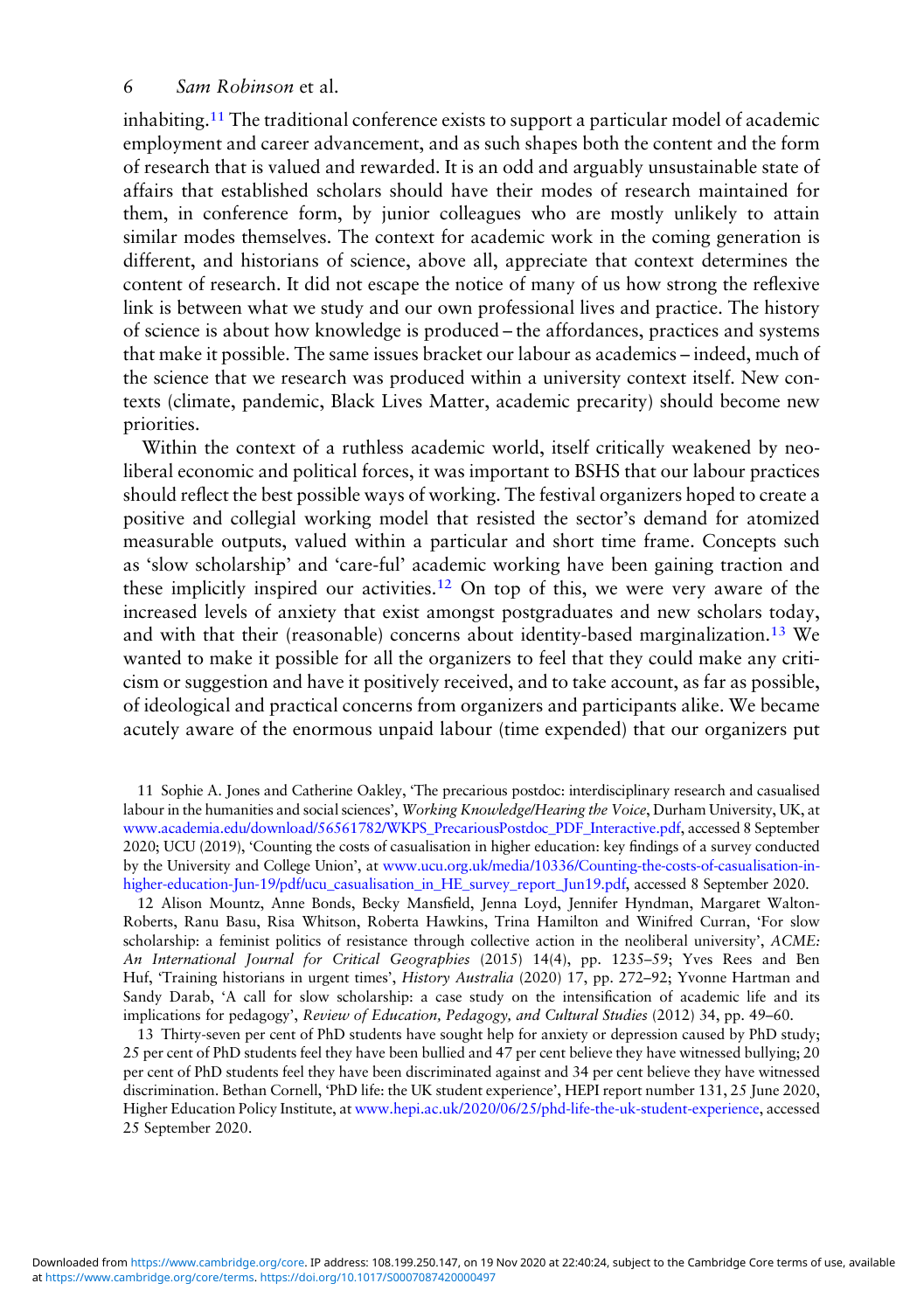into the festival. Some colleagues (who were not themselves volunteering) did explicitly critique this mode of production. What's particularly interesting, though, is that, while the financial model of the festival as we ran it did not make it possible to pay our volunteers, what would have changed if we had monetized the process? If it had been possible to pay our organizers for their time, would that have changed the willingness of the society to hand over the festival's intellectual leadership (to the society's 'employees'), and compromised the feeling of collegial working? Could it be that events such as this can form part of an alternative economy within academia, one that is not based upon the monetary concerns that have done so much damage to the university sector?

The desideratum of full involvement extended to our attendees, whom we regarded as co-participants in a shared intellectual enterprise. To this end, questions surrounding accessibility were centrally important to the committee and stretched from asking potential presenters to rethink their session structures to facilitate active participation, to questions such as overall scheduling. What kinds of event should we put in which time zones? Britain is conveniently placed between the Americas and Europe/Asia, but, even so, it was not possible to put everything at a time when everybody could attend. We were aware that having keynote events in the evening, as is conventional for a conference, made them accessible to the Americas but not to Asia. Live sessions are expected, but could we easily make them available to participants afterwards? The capacity to facilitate asynchronous attendance – something that is almost impossible in a physical conference – was an early point in favour of the digital world. Could the opportunity to record events also help avoid the awkward desire to be in two sessions at the same time?

We also wanted to create time and space for face time between participants. Digital media provide an opportunity for mediation and intentional manipulation of social interactions, avoiding the conference phenomena whereby one only speaks to one's existing friends, or to people who unconsciously seem one's own 'type'. They are an opportunity to mix up different types of people and different levels of seniority, in ways that are refreshing and can breed unexpected outcomes. Culturally speaking, we spent considerable time considering how to brand our evening social slot – should we call it the 'pub'? For some, this would be exclusionary; to others, it would be impossible to imagine a conference that did not, at some point, involve a visit to a pub.

Accessibility for all types of ability was another priority. We wanted to ensure that those for whom English is not their first language, those with visual or hearing impairments, would all find a welcoming space at the festival. It soon became clear that while the digital could be a profoundly enabling space, it could also impose unexpected limits. All of these questions of accessibility connect to the importance of ensuring the participation and input/critique/agenda-setting by a full range of scholars.

Our plans, however, became even more ambitious. In making the festival completely free to access, we hoped for audience engagement beyond our academic fields, and even beyond academia itself. We adopted active strategies for this, reaching out to parents and teachers, for example, through offering online child-friendly activities during a lockdown. In the long term, however, achieving a bigger and more diverse audience would require the development of a careful, organic strategy of outreach. But the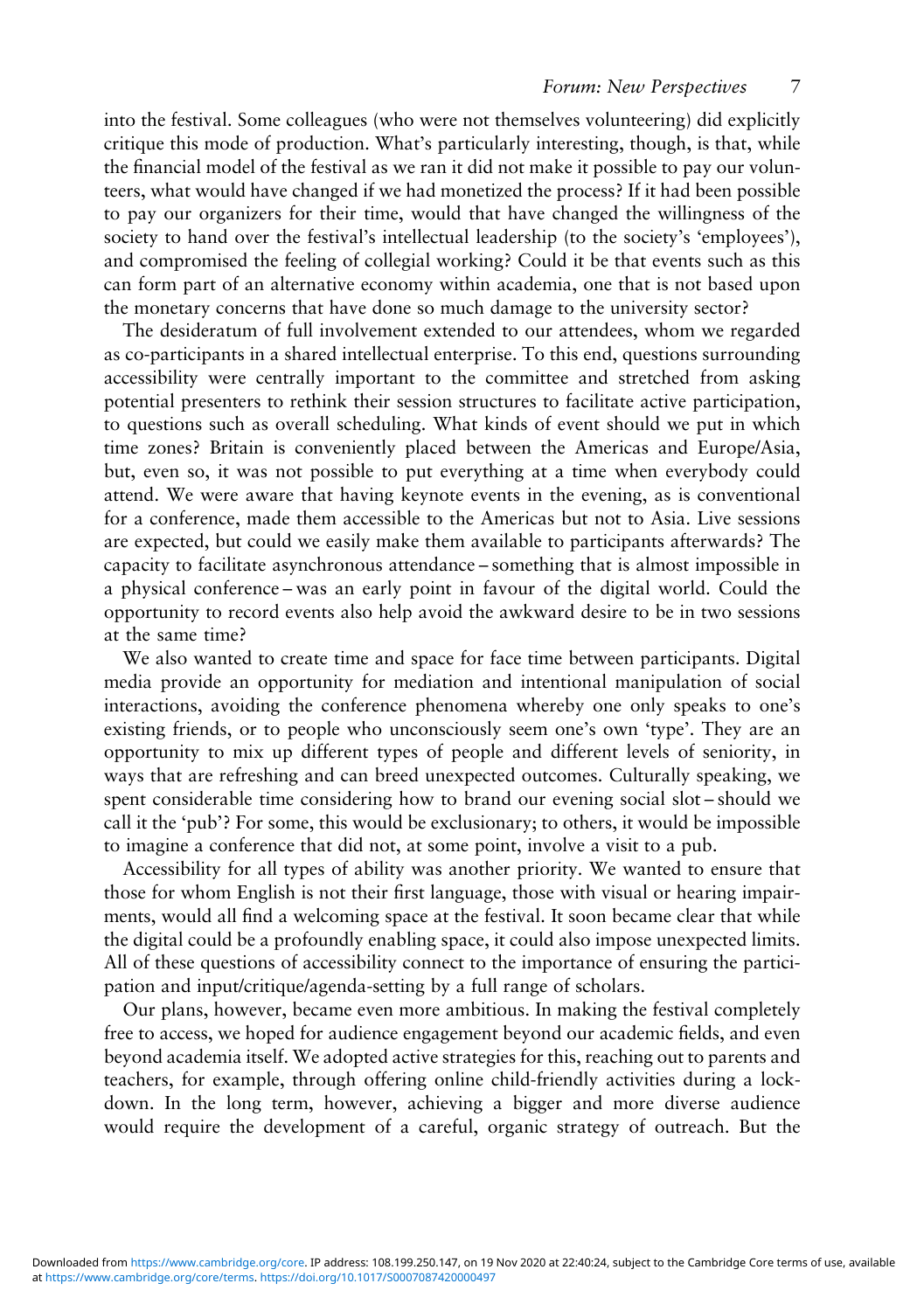digital space does seem to make this possible if given a longer preparation and planning timeline. Remember: we only had a hundred days.

Fundamentally, creating an online festival of science led us to reconsider the nature and purpose of academic conferences, run by scholarly societies. This 'taken-forgranted' activity needs re-examination. In an era where university jobs are becoming harder to find, and more precarious and short-term when found, the notion of conferences funded by and for securely employed scholars becomes somewhat anomalous. We have already raised the climate emergency and global inequity problems posed by the traditional conference format. But even if we only consider the needs of scholars working within the United Kingdom, conferences need to be reformed if they are to be fairly accessible in a rapidly changing world. Making academic events open to wider audiences – most easily done online – is potentially a double benefit, taking our scholarship into wider circles, as well as extending its financial support base. This does not have to mean paying for attendance, either: other models, such as *The* Guardian's donation-based system, or commercial sponsorship, are also possibilities. Note, however, that adopting these in the medium to long term would require considerable thought and planning. Similar sets of questions emerge concerning journals and open access, of course. Learned societies, which have traditionally relied on income from their journals (such as this one), must, in the medium term, face the loss of that income in the move to open-access publication. Problematic though this transition may be in some respects, it must be faced squarely and used to the advantage of scholars and scholarship. Rather than doing the same things as before, we could seize the opportunity to do something else with our content – something that could better reflect our responsibilities as scholars and citizens in a democratic society. The history of science has an unparalleled ability to help us see how science, technology and society have been – and therefore can be – configured otherwise. As such, it is potentially of great value to a wide audience.

Finally, it is notable that almost everything that provoked the development of the digital festival – climate, virus, structures of intellectual institutions – has been or is itself a focus of research in the history of science. As such, it is fitting that as an academic community we wish to embody this reflexivity in our scholarly and professional practice. But still, even as all that was solid melted into air around us, we had to consider how we were going to run something in the digital sphere. In the next section, we outline the more practical side of the festival, as we examine the technical decisions and considerations involved in running a large global online history-of-science event.

## How we did it: approaches and systems

Our most crucial early decision was that this would not be a matter of adapting the cancelled annual conference to take it online. Instead, the festival would be a distinct venture, designed from the ground up around the opportunities and constraints of the new medium. Though members who had been planning sessions were understandably keen to salvage as much of their work as possible, we saw that a straight translation would simply not work for the audience. The necessary but problematic experience of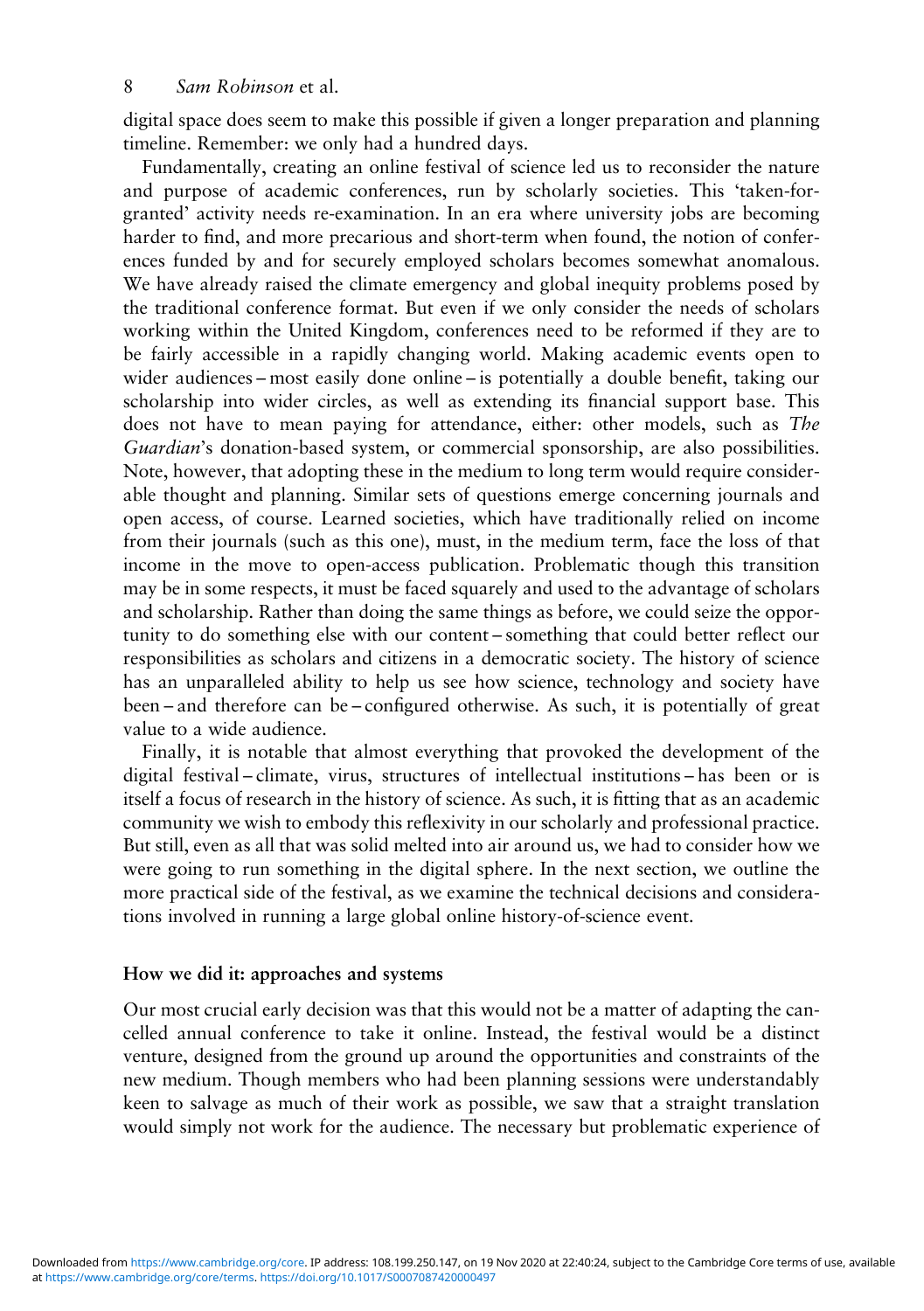hastily converting taught courses from physical to online delivery in the spring of 2020 meant that some of us were familiar with the pitfalls at first hand.

For this reason, we dispensed entirely with the conventional backbone conference format of two-hour sessions featuring four panellists talking through slide shows. Such sessions are exhausting to watch attentively as a video stream, in a way they would not be with the same four panellists in the room. We set a standard session length of one hour and favoured the formats we felt audiences could best engage with over that duration: single-paper keynotes, series of short 'lightning' talks, and relatively informal discussions. Similarly, we did not refer to the typical annual-conference structure of four or five simultaneous session tracks running over two to three days: this depth of parallel tracking would have been both unmanageable, given the limited size of our tech support team, and pointless, given our new-found freedom to spread to additional days without venue charges or travel complications.

We also needed to recognize that our audience was not as captive as usual: attendees might vanish instantaneously at the end of any session to attend to childcare, admin, or another online conference hosted on the other side of the world. The welcome flipside of this situation was that we could include visitors in individual sessions without expecting them to invest heavily in the overall event, bringing novel opportunities for engagement with current non-members. Social media, particularly Twitter, helped to promote the festival in ways that would not have been possible for a physical event: presenters and other interested people could promote individual sessions to followers on the very day of the session, and there would still be time for prospective audiences to sign up. Such promotion may well have been responsible for a large proportion of the festival's 1,500+ digital attendees.

With this opportunity came the challenge of building a sense of community among participants. This, in the end, proved to be one of the strongest innovations of the festival, again driven as it was by necessity. Networking, one of the most important aspects of any conference, takes place almost entirely outside the formally organized sessions, and often outside the conference venue and schedule altogether. Our priority was to keep this in mind in building engagement opportunities as far as possible online: in place of social distancing, distant socializing.

The social programme was one area where we did take inspiration from physical annual conferences, more as a best first focus for development than with any specific expectations. Each day, two informal drop-in video chat sessions, the morning (UK time) 'Coffee House' and late evening 'Public House', allowed the kinds of chance interaction that BSHS regulars might expect from breakfast at the venue and the post-session pub respectively (participants, of course, being responsible for providing beverages as appropriate for their inclinations and time zones). Social activities from past BSHS meetings also inspired the evening social events before the Public House: a trivia quiz, film night, and historical tour of the Internet, explicitly presented as a substitute for the guided walks we might provide around a physical host city.

The Public House format explored an opportunity provided by the Zoom platform: the tech volunteer looking after the session would reassign participants randomly to new 'digital tables' – groups of around six participants each – every twenty minutes.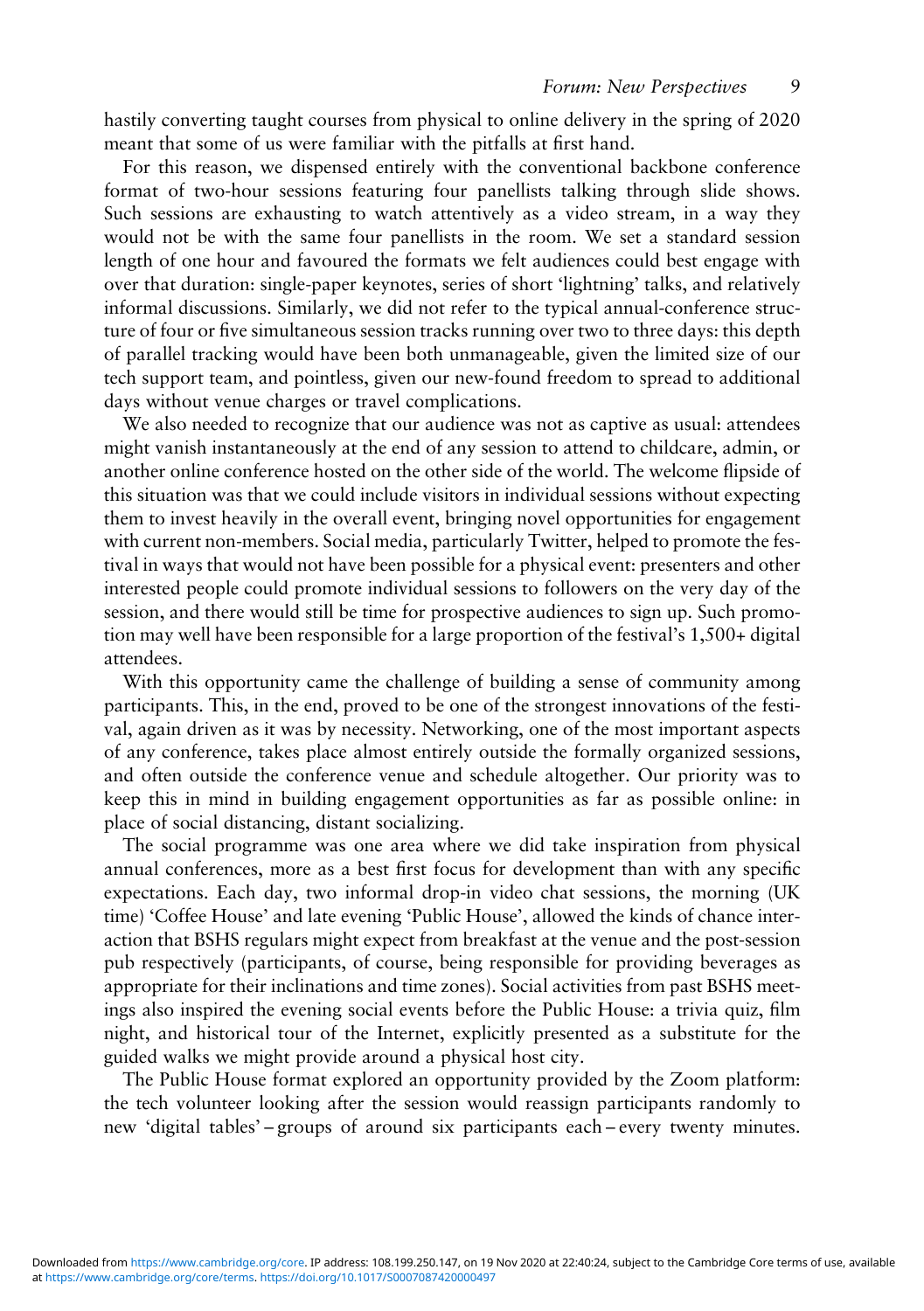This proved useful in helping participants to meet new people, breaking down the social barriers posed by the attendees' different career stages and creating connections across disciplinary boundaries.

But the most effective aspect of online 'distant socialization' was the facility for audience members to discuss the sessions while they were going on, using the text chat feature of the Crowdcast platform used for session delivery. The chat, which on a typical screen display appears to one side of the presenter video and updates in real time, allows conversation and reflection, open to all audience members, at a level that could never be tolerated at a physical conference. Far beyond whispering occasionally to the person in the next seat, the digital audience could comment, joke or add in links to relevant resources, enriching the panellists' talks – which the moderators could then pass on to the panellists too. Another Crowdcast feature allowed the audience to vote on a choice of options, with the results displayed automatically: this added greatly to the effect of the Call  $My Bluff$  game show, with the viewers pitting their wits against the panellists to determine the right answers. It also provided support. Although many technical tasks can be performed using free or nearly free software, this approach generally leaves it down to the individual user to resolve any problems they encounter. Given the BSHS's generosity in funding the festival, it made sense to use a paid service offering direct specialist support to make sure the public side of the festival worked reliably. In the event, there were relatively few issues that we could not resolve for ourselves, but these things are best not left to chance.

More generally, several individual session organizers made creative use of the opportunities of a 'born-digital' event. Tim Boon's 'text film' played around with the medium by revisiting a talk given by his early BSHS presidential predecessor, Frank Sherwood Taylor, in 1951, re-creating Taylor's text in audio and offering reflections with the aid of extensive video editing. James Sumner's tour of the Internet incorporated playful use of multiple cameras, which received immediate acclaim in the chat from viewers. Other sessions were built around particular tools or exhibitions accessible online, including a computer simulation of the medieval cosmos as described in Robert Grosseteste's De Sphaera, the MEDEA-CHART database of medieval and early modern nautical charts, and the Royal Society/Met Office Library and Archive collaboration to redevelop a planned physical exhibition on weather and climate science into six digital 'stories'.

A further benefit, as compared to physical conferences, was that – subject to the participants' consent – all sessions were recorded and available afterwards for those who had missed them or wanted to recap. It was also possible to add to the text chat discussions so that conversations could potentially continue for weeks afterwards. Nonetheless, the festival had, to the majority of attendees, the feel of a distinct realtime event – to the extent that, the morning after the closing session, more than one person involved felt the effect of the sudden transition from festival time to post-festival time (albeit without the hotel-lobby suitcase forests commonly found at the end of physical meetings).

As we noted earlier, however, considerations of accessibility – in its many different senses – strongly informed our planning. Online delivery creates many access challenges while resolving or significantly reducing others. Most obviously, video conferencing and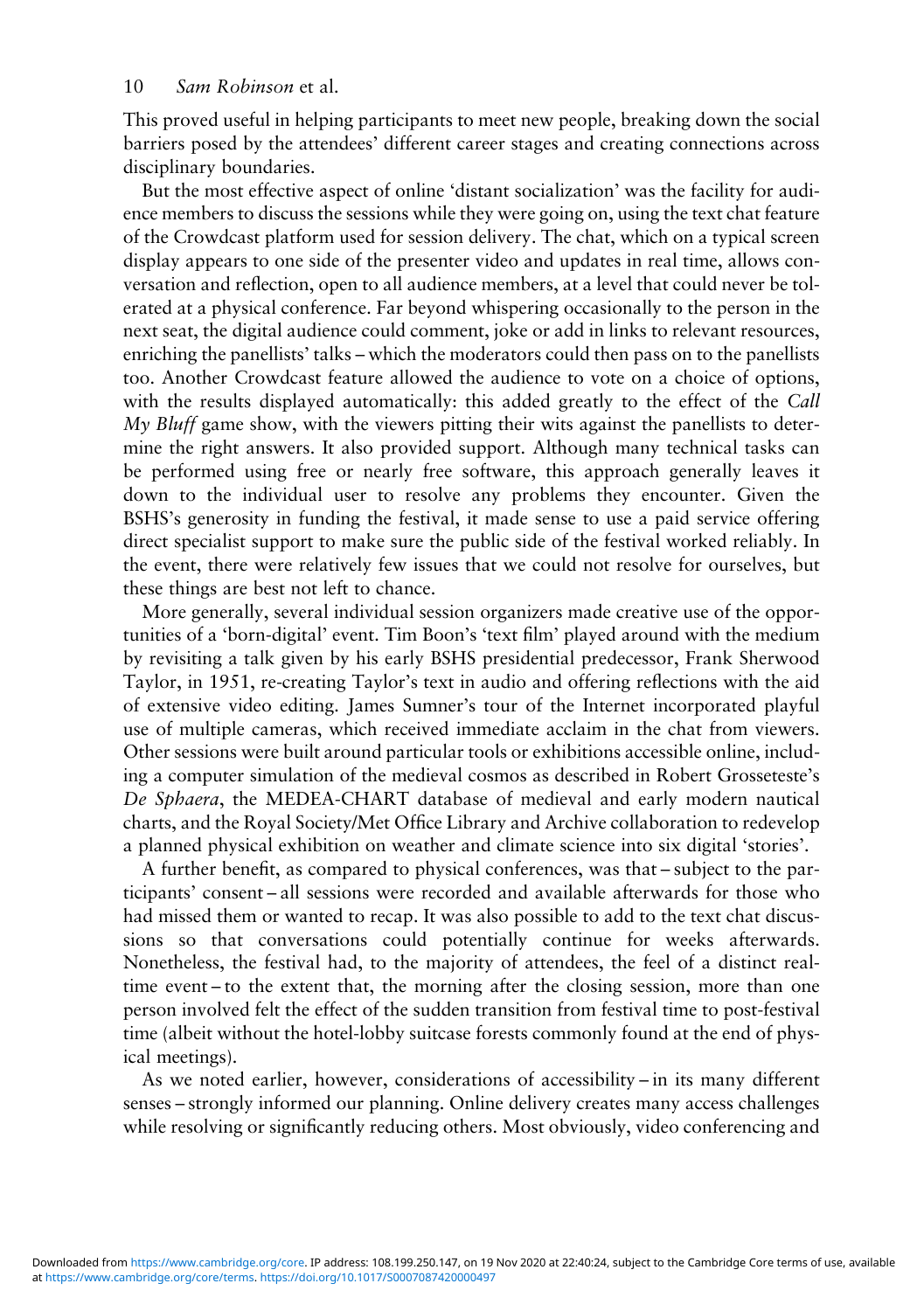the absence of a registration fee opened the possibility of involvement to people who might never be able to attend a physical BSHS conference owing to lack of funds, workplace or care responsibilities, illness or disability, or geographical separation. This had the effect of making those barriers that remained more visible to the organizers, particularly around disability. Although the very short development time meant we could not put into effect all the responses we identified as potentially useful, we encouraged organizers to provide subtitles for the pre-recorded sessions where possible (Jaipreet Virdi's subtitles for her keynote session being a particular highlight) and had automatic transcription from the Otter service available for all sessions.<sup>14</sup> The discussions with disabled audience members that resulted from the festival will prove useful for future planning, particularly around visual impairment, for which we were less well prepared: in future, we will be advising presenters to describe important slide visuals and to avoid the 'as you can see here …' formulation.

The other main accessibility consideration that informed our technical planning was the drastic disparities in Internet access between users in different geopolitical and personal circumstances, whether due to governmental restriction policies or the vagaries of connection speeds. Though our opportunities for addressing these were limited, we at least ensured that our chosen delivery system was largely unrestricted (see below) and that the content could be accessed at some level with the poorest connections, even if only by downloading the recordings rather than watching live.

It is worth summarizing the technical arrangements and the thinking behind them: the particular systems available to future organizers will no doubt change rapidly in the months and years ahead, but some of the principles will hold. Central to our planning was the early decision to use two different products to manage different elements:

- 1 Speakers gave their talks, took part in discussions, and responded to audience questions using Zoom, the video telephony service which grew rapidly in the early stages of the pandemic to become the most familiar system for workplace and informal calling in much of the world.<sup>15</sup>
- 2 Audience members experienced the sessions, commented and submitted questions in their Web browsers via Crowdcast, a commercial service originally geared to supporting corporate 'webinars' and other live video events online, which in 2020 has been notably widely used by large international festivals such as the Hay Literary Festival.16

The two platforms were carefully compartmentalized: audience members never had access to the Zoom calls, and speakers and chairs never needed to use Crowdcast. The interconnections between the two – transmitting the Zoom discussion to Crowdcast, and relaying audience questions from Crowdcast back into Zoom – were managed entirely by the festival tech team. This required a great deal of work from

<sup>14</sup> Otter.ai is a spoken-voice transcription service. More details available at otter.ai.

<sup>15</sup> See <https://zoom.us>.

<sup>16</sup> See [www.crowdcast.io](https://www.crowdcast.io).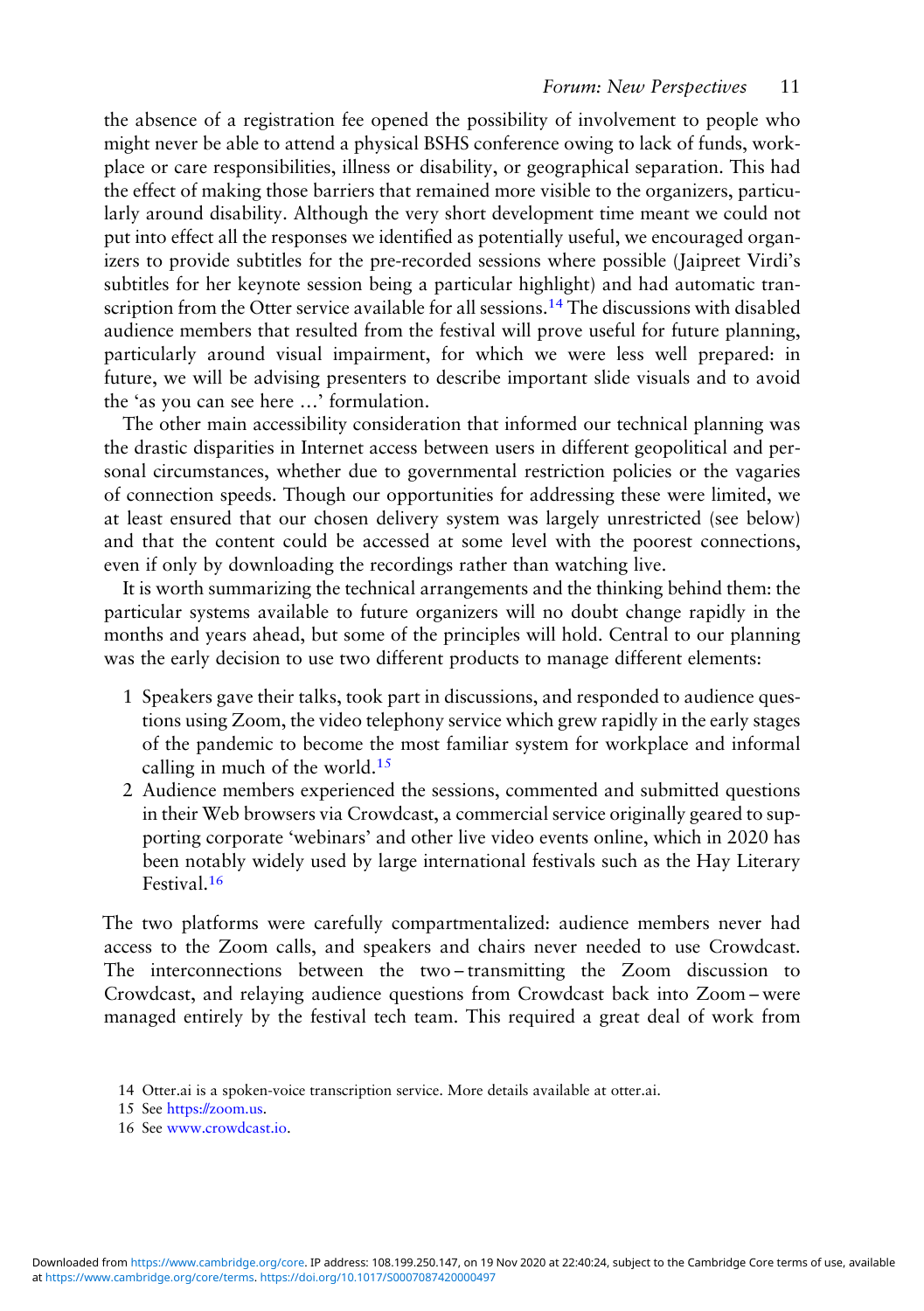the volunteers, both in pre-planning and throughout the festival, but had several major advantages.

Most importantly, it meant that our sessions were digitally secure. Compartmentalizing made it virtually impossible for malicious intruders to derail the session or distract the speakers. This was high on our list of concerns given the relative ease of online as compared to physical intrusion in general, and the specific – and often horrific – spate of Zoom-bombing incidents that became notorious during Zoom's early growth.17 Though we were careful to password-protect, our ultimate line of defence against Zoom hijacking was to keep Zoom entirely away from the public side of the festival. Since only the identified speakers, chairs and tech hosts had any business even knowing that the Zoom call was available to join, any intruder would have been highly noticeable and swiftly ejected by the tech host responsible for monitoring. Had they got as far as sharing offensive content before removal, it would not have reached the audience: the video stream from Zoom into Crowdcast imposed a time delay of around 40 seconds, within which the tech hosts could stop the broadcast.

The only real option for intrusion, then, was to join as an ordinary audience member via Crowdcast, which required registration using an email address, and where opportunities for mischief were limited to posting offensive messages in the text chat. This, again, was monitored throughout by a member of the tech team, armed with a facility to ban and remove individual users built into Crowdcast – which turned out to be necessary only once during the whole course of the festival. The speakers, in any case, would not have seen any of the Crowdcast text chat unless the tech team specifically forwarded it for their attention.

Second, this combination meant that our sessions were technically stable. Video conference calls involving large numbers of participants have a notorious tendency to glitch, suddenly lose audio/video quality, or cut out altogether, sometimes affecting different users to differing extents. We avoided this problem as far as possible by keeping the directly interacting participants in one small Zoom call and making sure that most people were viewing the session through Crowdcast, a paid-for service designed primarily for the reliable one-way delivery of video over the Web. Our impression, confirmed by attendees' feedback, was that the result was generally delivered smoothly and in consistently high quality, displaying as well as possible for users with slower connections and older machines. Of course, the output could only be as good as what was fed into it from the speakers' computers, and there were occasional glitches here – but any problems would show up identically for the whole audience, making it relatively easy for the tech team to diagnose and fix them.

Third, the sessions were globally accessible. We were concerned to make sure that the widest possible public audience could access the sessions with no specific software beyond a standard Web browser. We were also mindful that some well-known platforms which tend to be thought of as default options in Europe and North America are restricted or prohibited in many parts of the world – notably, the question of how far

<sup>17</sup> See [www.vice.com/en\\_uk/article/m7je5y/zoom-bombers-private-calls-disturbing-content](https://www.vice.com/en_uk/article/m7je5y/zoom-bombers-private-calls-disturbing-content), accessed 8 September 2020.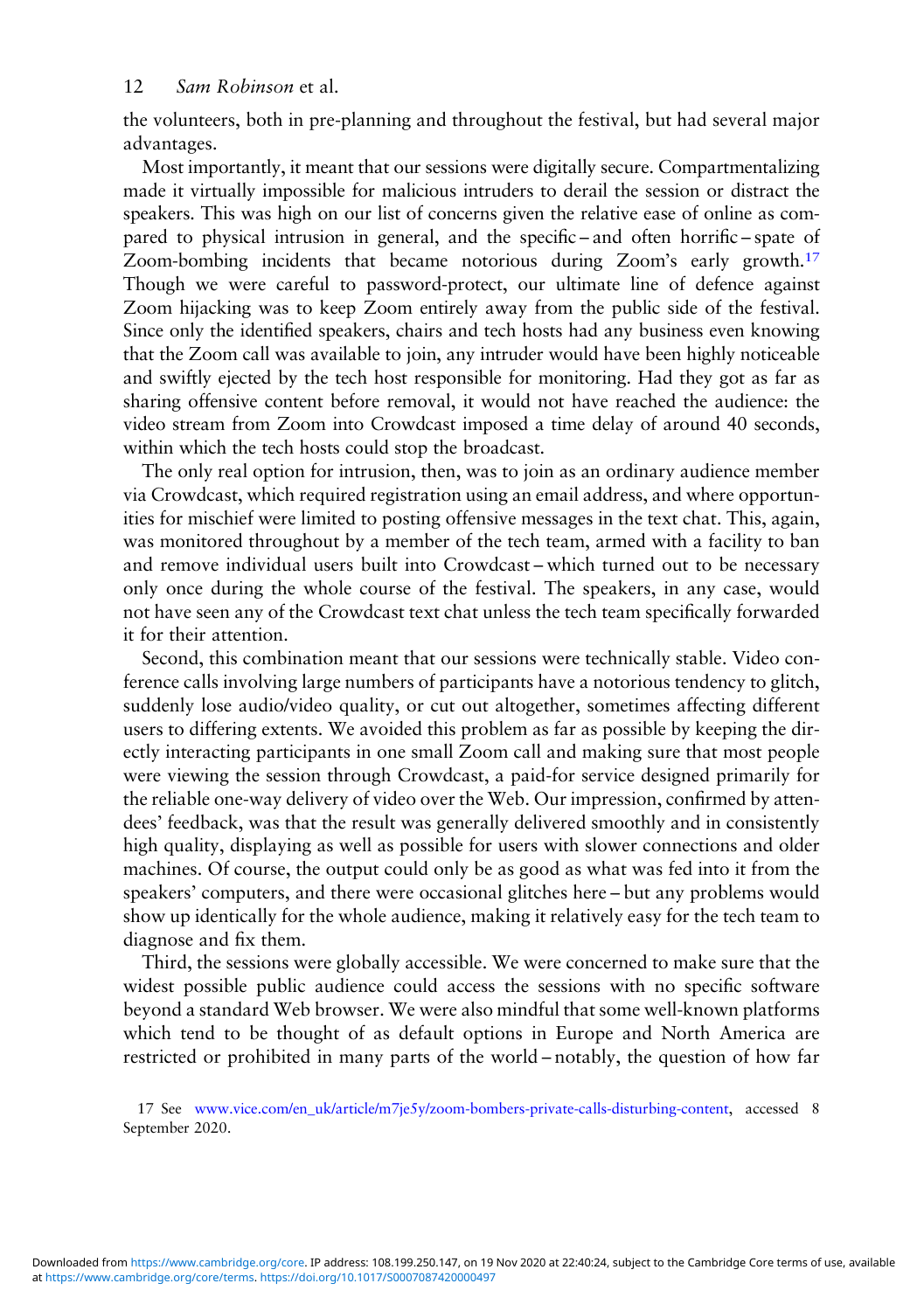and under what terms Zoom is permitted in China is complex and still evolving at the time of writing.<sup>18</sup> Although there is no perfect solution to this problem, Crowdcast was, as far as we could establish, preferable to many alternatives.

Finally, one further benefit of the compartmentalized set-up – which, fortunately, did not come into play – was redundancy. Theoretically, we could have kept much of the festival going in the event of a major global failure, such as the one that hit Zoom in August 2020: this would have been a matter of switching the participants to a different video-conference platform and streaming into Crowdcast as before.<sup>19</sup> (Note, though, that if the Crowdcast site itself had failed, we would have had no such protection; organizers who feel the cost is worth it can protect themselves from this kind of problem by signing up for an alternative streaming platform and being ready to manage a quick transfer.)

Equally important to this largely prearranged set-up was the extensive dialogue that took place between the tech team and most of the participants in the two weeks leading up to the festival. This was managed largely through 'training' sessions, organized over Zoom. At a minimum, these sessions served the purpose of taking the participants through the reasons behind the overall approach and made sure they knew what to do on the day, but they also provided crucial opportunities for the contributors to test their connections, their equipment and the effectiveness of their slides or other visuals in the intended setting, while also allowing the tech volunteers to test how their equipment performed while hosting. Having a sense of the participants' varying pre-existing technical expertise, access to facilities, and working environments while presenting was particularly valuable to the organizers in shaping the guidelines sent out to contributors and the approaches to session management taken by the tech volunteers.

## What did we learn?

Following the festival, we sent a survey by email to all of the more than 1,500 participants from fifty-nine countries who had watched any session via Crowdcast. We received nearly two hundred responses. In this section, we will examine the answers given to those questions most closely related to either our biggest concerns before the festival or those areas where we feel we learned the most.

A key consideration was how global participants would engage with the festival. Our support team was not sufficiently globally distributed to run sessions at times that would work for participants in Australia and Asia, Europe and Africa, North and South America alike. But early on, we realized that operating on UK time would allow us to span a global audience across the course of the day – and one of the features of Crowdcast is that recordings would be available to access afterwards. We didn't know how many people would utilize this feature since it is certainly not something that could be offered by an in-person conference. Whilst 42 per cent of respondents

<sup>18</sup> See [https://technode.com/2020/08/03/zoom-will-be-local-version-only-for-chinese-users,](https://technode.com/2020/08/03/zoom-will-be-local-version-only-for-chinese-users) accessed 8 September 2020.

<sup>19</sup> See [www.theguardian.com/technology/2020/aug/24/zoom-apologises-after-being-hit-by-partial-global](https://www.theguardian.com/technology/2020/aug/24/zoom-apologises-after-being-hit-by-partial-global-outage)[outage](https://www.theguardian.com/technology/2020/aug/24/zoom-apologises-after-being-hit-by-partial-global-outage), accessed 8 September 2020.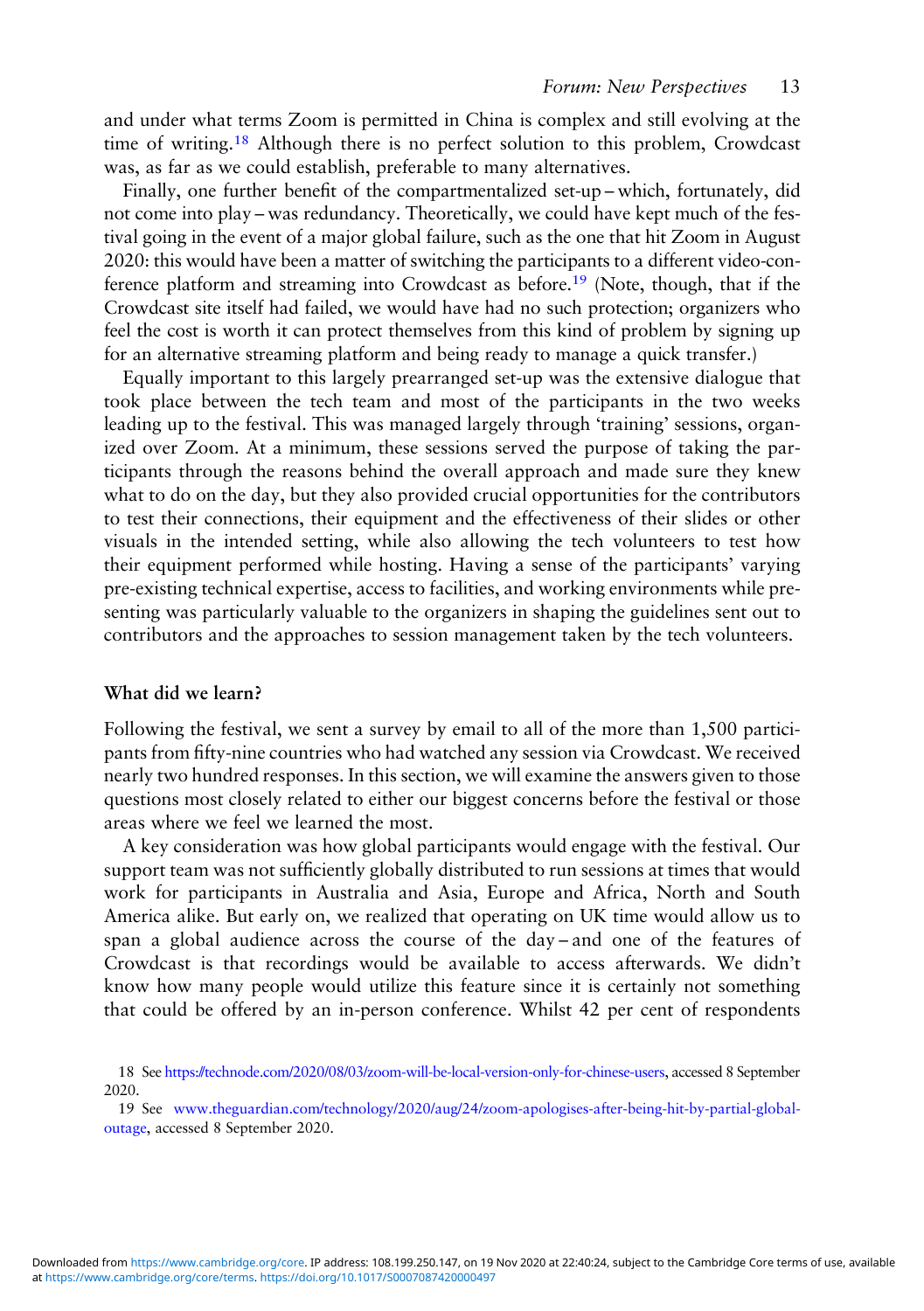indicated that they had only watched sessions live, 58 per cent had to some extent made use of the re-watch capabilities. When asked why they did so, a variety of reasons were offered. Some did so simply because they had missed a session. Others were fitting the conference around other work or caring commitments. Still others found that the ability to watch sessions whilst utilizing the Otter transcript made things easier to follow, and again, as mentioned earlier, the ability, and encouragement, of others to put links to resources in the chat (that Crowdcast also made available afterwards) meant that some attendees would pause presentations to follow up those links, and would return to the presentation enriched by their wider reading. This flexibility in how, where and when an audience member might engage with content is something to consider, along with the extent to which the replay facility makes online events more globally accessible.

Another question was just how much of the event our audience members would consume. Most participants at a physical conference feel an unspoken obligation to maximize their session attendance, extracting as much value from the financial and time investment as they can. This inevitably leads to what is commonly referred to as conference fatigue. Now, whilst there was festival fatigue for members of the tech team, as we ran multiple events over five long days, the experience was different for attendees. There is something about attending a conference whilst going home to your bed each night that seemed to make the next-day recovery somewhat quicker. Most of our respondents (52 per cent) attended two to five sessions – roughly equivalent to attending for a day or picking up a few sessions over the week. But what it also shows is that most people, having attended one session, were sufficiently encouraged to stay for another. As for the 22 per cent of respondents who stated that they had only attended one session, it seems likely that the online environment makes dipping an academic toe into a conference in an adjacent field both possible and attractive. At the very least, those attracted by a Twitter hashtag could follow up their interest, rather than simply being told about what they had missed. From the survey, we know that many of these visitors had never previously attended any history-of-science conference, and would be unlikely to do so in person. Numbers attending for one session were smaller than those who attended for between six and twelve sessions (that is, an attendance level more in line with what might be expected for an in-person conference). But of most interest for the BSHS – and, indeed, potentially for scholarly societies more generally – is the response to the question "Have you ever attended a BSHS event before?" Fifty-one per cent of responders stated that they had never done so, and only 28 per cent said they were regularly involved in participating in BSHS events. We succeeded, we think, in widening our audience base.

Finally, it is worth reflecting on the content of the festival, its global aim and ambition. To this end, we asked three questions and asked respondents whether they strongly agreed, agreed, disagreed, or strongly disagreed with the following statements:

- . 'The Festival showcased new, creative and challenging ideas.'
- . 'There was something at the festival that encouraged me to think differently or try something new.'
- . 'Overall, the festival was well organized.'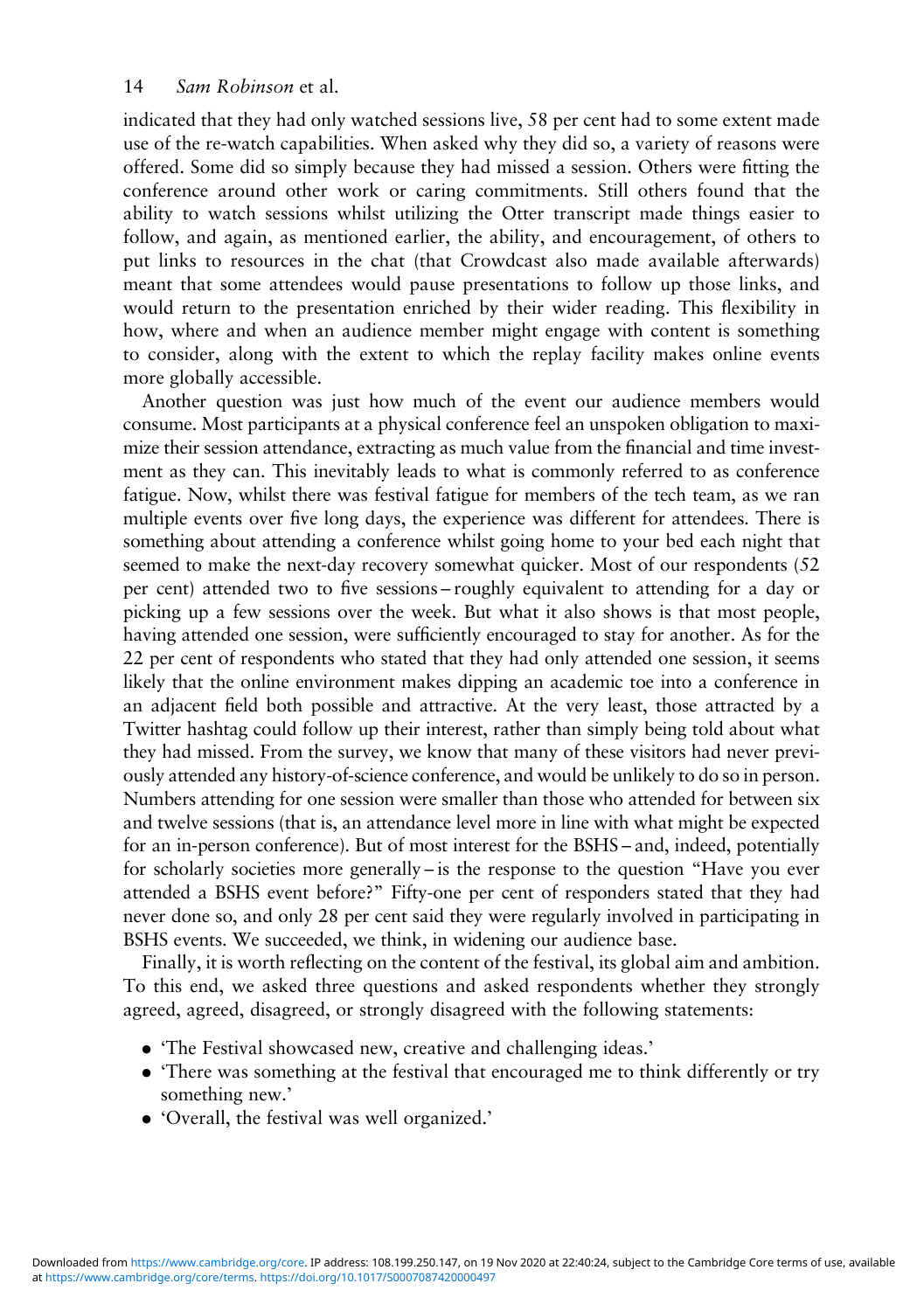<span id="page-14-0"></span>

Figure 2. Photo credit: Sarah Qidwai.

The responses to all these questions were overwhelmingly positive. In all cases, over 80 per cent of respondents agreed or strongly agreed with the statements. These responses suggest to us that the online-festival concept has something to recommend it beyond the immediate necessity of the pandemic and the ongoing necessity of the climate emergency. It also suggests that our very basic ambition to put something together that would be enjoyable was met, and probably exceeded.

We think we succeeded. But we still think we can do better. The BSHS festival was faced with an extraordinary opportunity to meet challenges faced by the pandemic as well as broader issues of academic conduct within in-person conferences. There is still work to be done to ensure that academic space within the history-of-science community is intellectually, institutionally and spatially inclusive. The BSHS festival showed that this is possible in a digital arena. We acknowledge that closer engagement with critical race, gender and class frameworks is needed, and that this means we still have improvements to make in the future. It is important to engage with presenters concerning questions of appropriate language and verbal signposting such as providing cues for content warnings. While much of the presentation and performance of academic papers falls beyond the control of the organizers, such measures are important for consideration in academic arenas, especially those that seek to be global, inclusive and open.

While there is still much to do for the future, we want to end on a familiar note. One of the unexpected outcomes of the digital space was how it opened up the discipline to friends and loved ones in a way that the traditional conference normally does not allow us to do. While professional conferences expect a degree of prior engagement with, and investment in, the field, attendees could join our festival for any session with no prior knowledge of the subject. The virtual environment made the academic space more open and inviting. The pandemic has meant that our working lives are even more embrangled with our personal lives. Our online festival meant that our